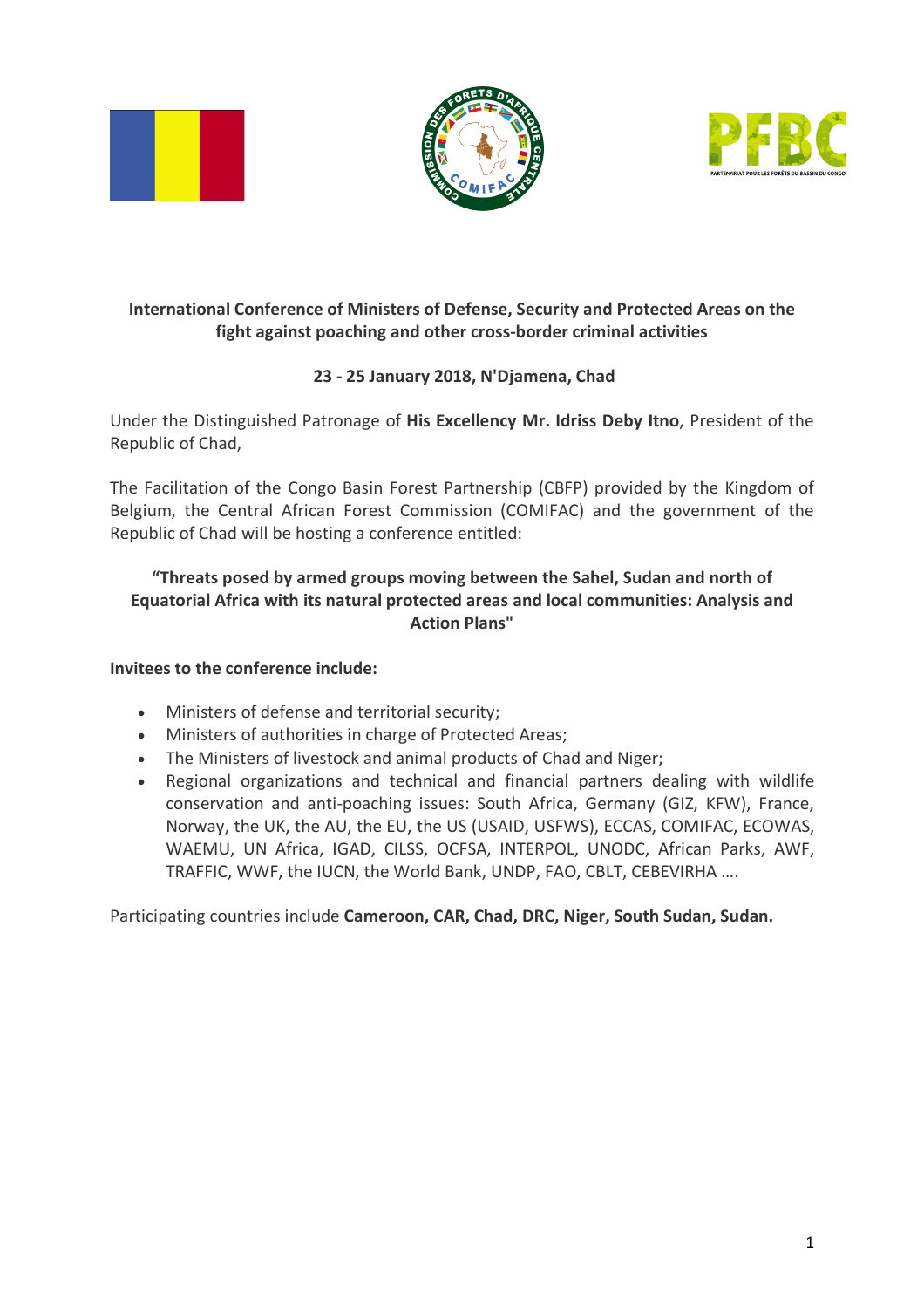#### **Terms of Reference (TOR) of the Conference:**

#### **1. Background and rationale**

Until a few decades ago, poaching was confined to subsistence hunting, or at most, small-scale commercial hunting as a source of animal protein for the local market. Nowadays, poaching of large mammals is much more driven by global demand for ivory and other trophies from protected species.

A CITES study says poaching of elephants for their ivory is increasingly linked to organized crime syndicates, and in some cases, armed rebellions. This is why wildlife protection now goes beyond biodiversity conservation. It has become a major national and international security challenge.

According to UNOCD Executive Director, Mr Fedodov, "The illicit trade in wildlife species is a form of organized crime comparable to trafficking in drugs, arms and humans, which have negative impacts on security and development". Trafficking in wildlife products is now the fourth largest internationally recognized form of criminal activity after drugs, counterfeit goods and human trafficking.

There are increasingly sophisticated cross-border poaching networks operating across countries in the Congo Basin, notably in Cameroon, Chad, CAR, and the DRC, often involving armed groups of transhumant pastoralists. With park rangers in protected areas no longer equal to the challenge on their own, there is a crucial need for them to be supported by the military and police forces of the different countries concerned.

These forms of organized criminal predatory activity that have taken hold in the sub-region call for concerted responses at the highest political level and increased cooperation between the defense and security forces of the countries concerned and protected area agencies both at the national and transboundary levels.

The cases of Garamba, Chinko, Bouba Ndjida and Binder-Leré have highlighted the growing scale of sophisticated poaching operations in Cameroon, CAR and northern DRC, with conservation areas at risk of becoming havens for armed groups that enjoy high degrees of financial and operational autonomy.

Indeed, the United Nations Security Council has acknowledged that wildlife trafficking in Central Africa fuels conflict and poses a threat to regional and national security, since it funds militias and terrorist groups.

This view has been echoed by sub-regional organizations such as the Economic Community of Central African States (ECCAS), the Central African Forest Commission and the United Nations Standing Advisory Committee on Security Issues in Central Africa (UNSAC).

Hence, various initiatives listed below have been launched to tackle environmental crime in general and combat wildlife crime, notably those involving large mammals including elephants.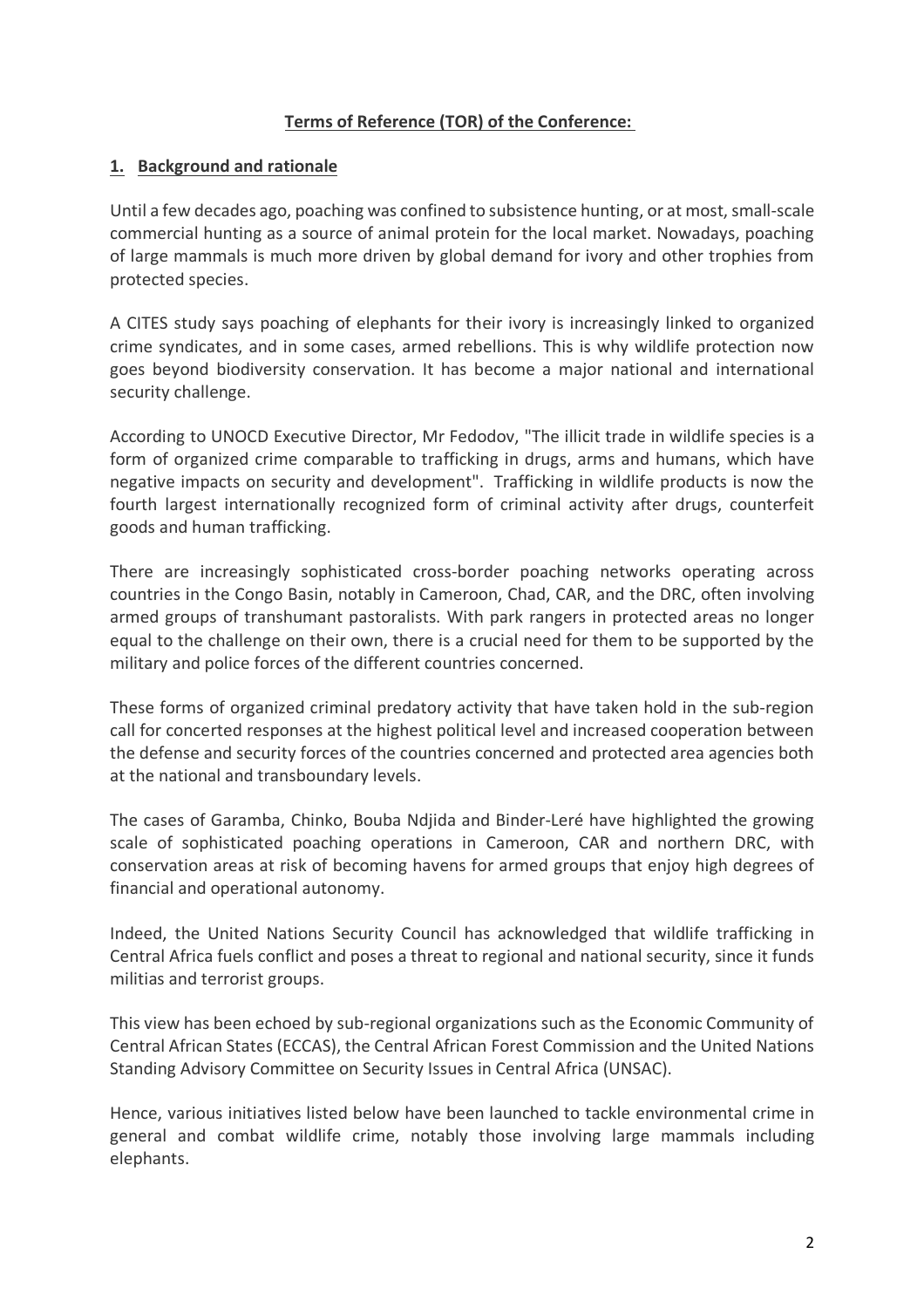They include:

- The establishment of the Sub-Working Group on Protected Areas and Wildlife (SGTAPFS) (June 2012);
- The development of the COMIFAC countries' Sub-regional Action Plan to strengthen national wildlife law enforcement (PAPELCAF) led by COMIFAC (February 2012);
- The Yaoundé Declaration of Ministers of the Economic Community of Central African States (ECCAS) on the fight against poaching in Central Africa, and the Regional Emergency Action Plan against poaching (PAULAB) in Savannah and forest areas (March 2013)
- The Extreme Emergency Anti-Poaching Action Plan (PEXULAB);
- The signing of the Three-way Cooperation Agreement between Cameroon, CAR and Chad on the fight against cross-border poaching (November 2013)
- The development of the African Union Strategy on Combating Illegal Exploitation and Illegal Trade in wild flora and fauna products (May 2015);
- The Declaration of ECCAS Ministers on natural resource security, man/wildlife conflict and other land-use related conflicts in Central Africa (July 2017)
- The establishment of an information-sharing platform on wildlife crime (Africa TWIX);
- The holding of the Forum on China-Africa Cooperation, Johannesburg Action Plan (2016-2018)
- The signing of the March 2018 cross-border protocol between Cameroon, the CAR and Chad.
- The holding of the Joint High-Level Meeting of Ministers of Security and Livestock / Agriculture on pastoralism and transhumance in Abuja, Nigeria on 26 April 2018.

Also, the Conference will build on the whole range of relevant international efforts, including the London 2018 Illegal Wildlife Trade Conference (Oct. 2018) coming on the heels of the Paris Wildlife Summit held in December 2013, the "2014 London Wildlife Conference", and also meetings held in Kasane in 2013 and 2015, Washington in August 2015, Hanoi in 2016.

In spite of this political will and despite efforts made, poaching and the illegal trade in wildlife products (e.g. Ivory, etc.) have reached alarming proportions and are harming vulnerable species, especially the elephants and great apes of Central Africa. The phenomenon of largescale poaching poses a real threat to peace and security in Central Africa.

Given the political, diplomatic, legal, security, ecological, socio-economic and cultural issues at stake, the Conference will gather Ministers of Defense, Protected Areas, and Livestock.

# **2. Aims of the High-level Meeting**

In the face of increased activity of armed groups moving between the Sahel, Sudan and the north of Equatorial Africa, and engaging in poaching and other criminal activities, there is an urgent need to design and implement cross-border action programs and projects especially with a view to protecting transhumant pastoralists.

The overall objective of the high-level Ndjamena meeting is to conduct an in-depth analysis of the nature and scale of the threat and adopt a programmatic and operational road map, both at the regional and national levels.